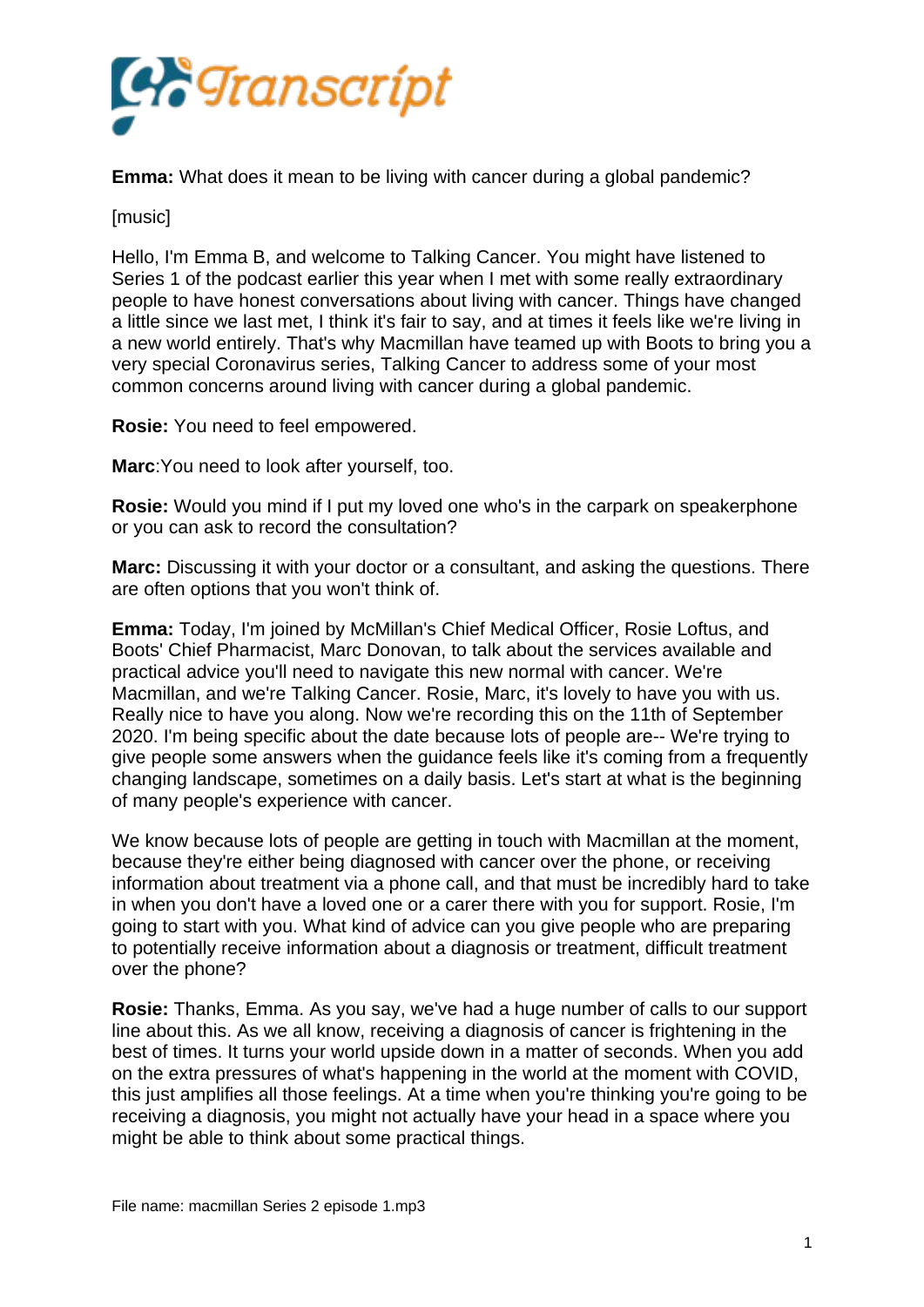

Actually, patients tell us that some of these things are really, really helpful, and sometimes actually give them that feeling of being able to take a bit of sense of control back. I think some of the top tips we heard from people are making sure that you've got yourself a quiet and a comfortable space. Some people will be in house shares. Also, do you need it to be confidential. Planning ahead for someone to be with you. Again, patients have told us that actually, sometimes actually doing this in their own home has increased the opportunity for them to have somebody with them. Write down your questions and your queries and what it is you want to hear from the consultation.

A really small thing, but actually, again, lots of people have said it to us is that when hospitals phone, sometimes it will come up as one of those withheld numbers. We're also used to those nuisance calls at home. Do recognize that that might be the case so that you don't miss the call. Ask them if it's possible for you to record it. Remember, the other person at the end of the phone, they can't see you, so they don't know how you're feeling in response to what they're saying, and they don't know what you're hearing and actually what you're understanding. If you have got questions, you don't understand stuff, do feel free, do feel empowered to ask for that clarity.

**Emma:** Marc, from the pharmacy world's perspective, it must be a very challenging time for you to be able to keep track and keep up with the changing landscape and the recommendations. Has it been a challenge for you to stay helpful to people receiving diagnosis in this time?

**Marc:** Yes, I think it is difficult. We understand people are anxious both for themselves, for their families. We have stayed open on high streets, of course. I've been able to provide advice for people who are affected by cancer and those who are caring for people who are affected by cancer. We are navigating a new world, too.

**Emma:** Both of you have mentioned this new normal, this new world. I know as a former GP, Rosie, video consultations are fast becoming the new normal. That has its own stresses. You mentioned confidentiality. There's, "I'd be wary about that, possibly." Also, there are lots of people that really aren't very tech-savvy, that might be super stressed about setting up a system like this or right through to being able to talk to somebody intimately, a GP over a Zoom call or a phone call about symptoms. Rosie, what's your advice? How can you reassure people that this might not be quite as invasive and traumatic as it sounds?

**Rosie:** It's been an absolute sea change in a way of consulting. Many of us, as you said, I'm a former GP for 30 years, and I've been using the telephone in consultations for quite some time in specific instances and for specific circumstances. The scale of the change in the way that we're we're consulting and the speed it's happened has just been, as you say, quite phenomenal. It's a new way for all of us. I think we're really learning, we're treading carefully and there's not a one-size-fits-all.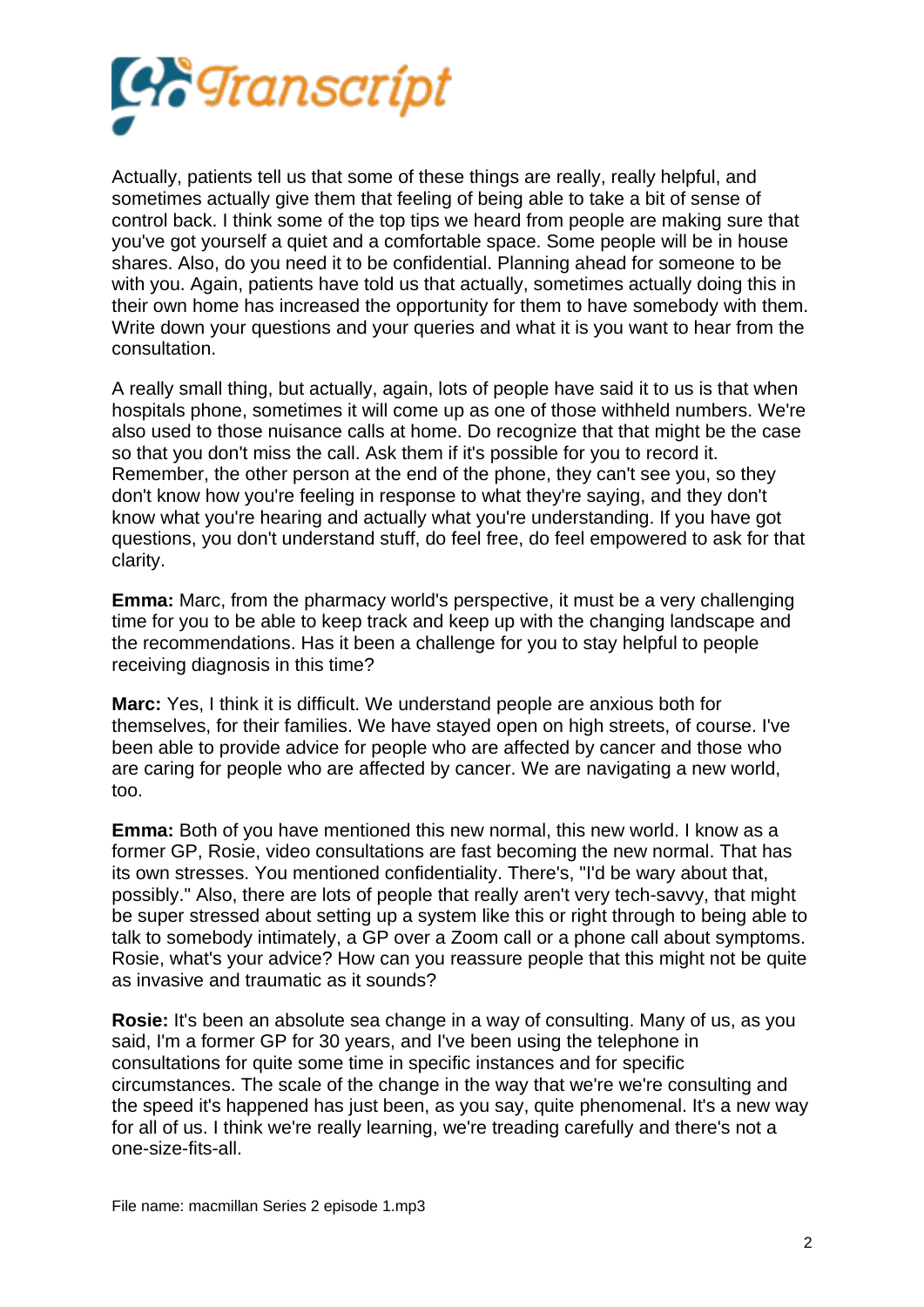

Some people have told us actually that they've quite appreciated the access to their GP and the efficiency that it gives them, but it's not going to work for everybody. It's really important that people find their individual way. The video adds another layer on to that. I'm certainly not the most tech-savvy person in the world. I'd get a youngster from my house to help me with that. You might want to do a dry run with a friend, even. I think it's still also really important to say that if it's not working for you, you need to tell the clinician it's not working for you.

You need to feel empowered to say that, but definitely feel okay to say, "Look, there are things I need to tell you, I feel I need to see face to face." At Macmillan, we're working on some top 10 tips. We're working together with both patients and professionals so that we're not making assumptions about what is working for people. We're hoping to put those on the website very shortly. Do lookout for those.

**Emma:** That sounds absolutely perfect. Marc, it's come at such a tragic cost, obviously, with COVID and the pandemic, but are you seeing any benefits in store with pharmacists having more time to speak to people? Are there any upsides in your world?

**Rosie:** I think, as Rosie said, the way patients interact with GPs and other healthcare professionals has changed quite dramatically. Patients can access the GP practice in a slightly different way. I think that has provided opportunities for pharmacists and GPs to work closer together, and we would want to encourage that. GPs can refer people into pharmacy, send their prescriptions electronically, ask our pharmacy teams to provide further advice or feedback into the GP practice.

Some of the interactions that we're having through our pharmacy teams on the high street of course, and during the height of the pandemic. We launched online Boots Macmillan Information Pharmacy service. We have over 2,000 Boots Macmillan Information pharmacists that can advise on a day-to-day basis any matter and we work closely with Macmillan to refer them into the Macmillan website and support lines too, and the Boots Macmillan information pharmacist scheme where we have over 2,000 information pharmacists in our stores.

Over lockdown, we've launched an online Boots Information pharmacists service hosted by shielding pharmacists where people can make an appointment either through boots.com/Macmillan or through the Macmillan support line and talk to some of our pharmacists online about their concerns, about the support that they can get through our pharmacy teams and where to find other support as they go through their experience with cancer.

**Emma:** Rosie, can you maybe give us some clarity as well on if you are going to appointments? Is there a blanket rule at the moment about being able to take somebody with you or not, or does that differ from center to center, hospital to hospital?

**Rosie:** Really important point. Again, something we've been fed back on a regular basis because, in the main, it is still that hospitals are saying that actually they don't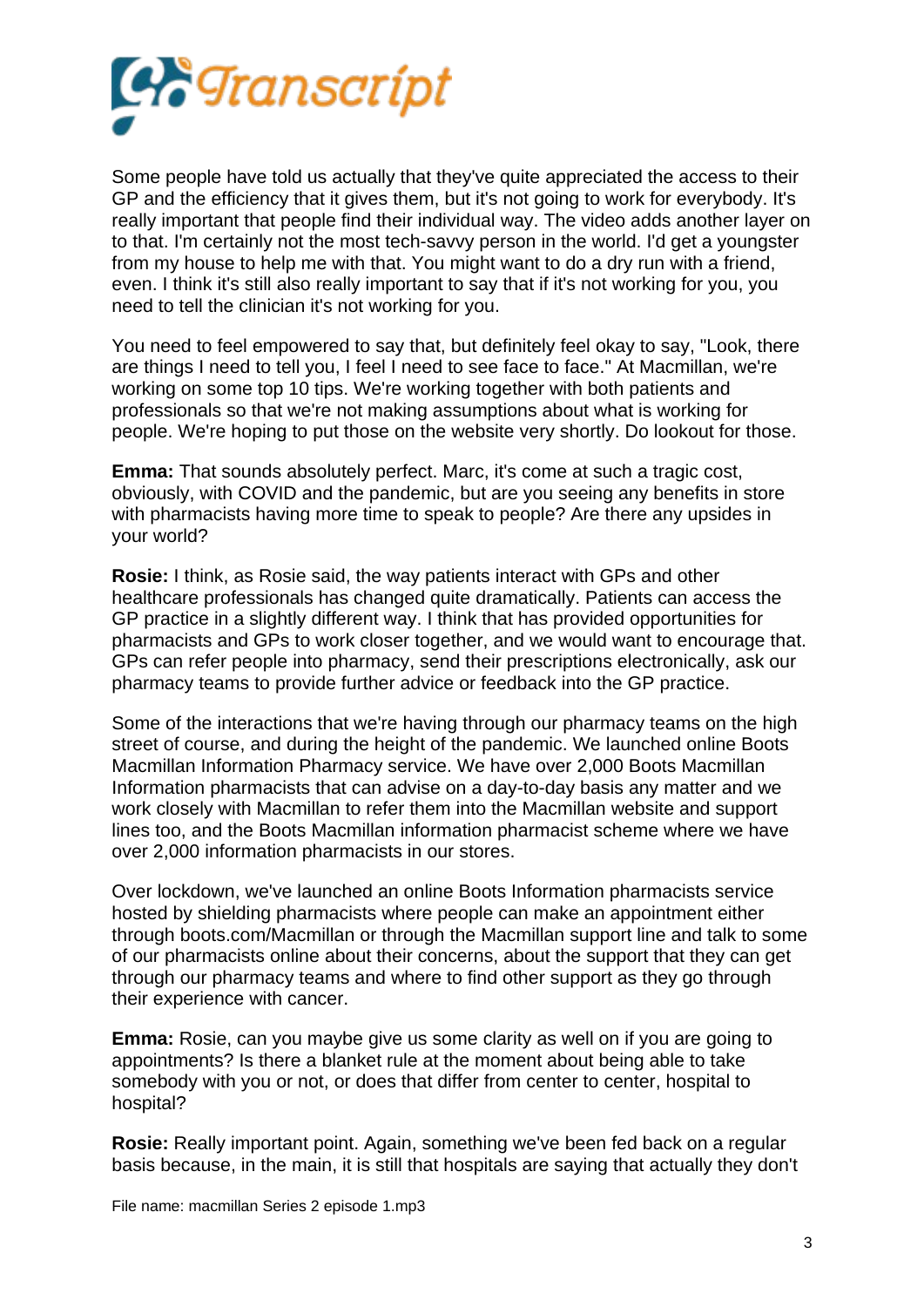

want people coming through their doors that don't absolutely need to be there. However, of course, all hospital buildings are set up slightly differently. The way that you enter them and the route that you take might vary depending on the location. It may well be that in some circumstances, those rules are slightly laxer but in the main, it is the case. I had a friend who's visited a hospital recently. Again, she was really worried about this situation. Then actually when she got to the consultation, there was the opportunity to say, "Look, would you mind if I put my loved one who's in the car park on speakerphone so that they can be part of it?"

Or you can ask to record the consultation or actually then also say again, I talked about McMillan's cancer nurse specialist who may be there and involved in that conversation. It may well be that you could say, "Or would you be happy to speak to my relatives? I haven't managed to take everything in that you've said to me today." I suppose one tip is also just to make sure that when you're in that appointment, just make sure if there are any of these annoying bureaucratic consent rules that you have actually completed those so that actually your loved one will be able to talk to the professionals

**Emma:** Picking up on that as well, Rosie, in that guidance information that you are likely to get when an appointment is booked for you, would it explain there as well what you should or should not have been doing with regard to shielding measures or isolation measures before going into an appointment?

**Rosie:** Absolutely. The most important message is that whatever information is sent to you for your individual appointment, that you make sure you follow that because nobody wants the fact that your care or your treatment couldn't be delivered, because you haven't followed the guidance and the guidance will vary depending on where you're going and what you're going for. Obviously if you're going to be staying in hospital and having treatments, interventions, it may well be you have to have a COVID test 72 hours before.

May well be that when you come home, you also have to self isolate, but I can't say highly enough how important it is you follow the guidance that is given to you for your individual appointment.

**Emma:** Marc, when you get a cancer diagnosis, there's new language, there's new structure, there's new routines, there's new buildings, there's new doctors and faces.Then there's now new guidance's we've been talking that changes on a daily basis. It's a huge amount to take on board and I think as well that there are people who are understandably very wary about being outside, in the public, going to the pharmacy to pick up whatever they're picking up, being in hospitals.

What's your advice to somebody who sees this and just goes, "This is all a bit scary for me."

**Marc:** Well, I understand it's scary. It's part of my job to keep up with the guidance on a day to day basis. I really struggle with it to be honest, it's really difficult. I understand the anxiety, I understand the nervousness. Everybody has a bit of that.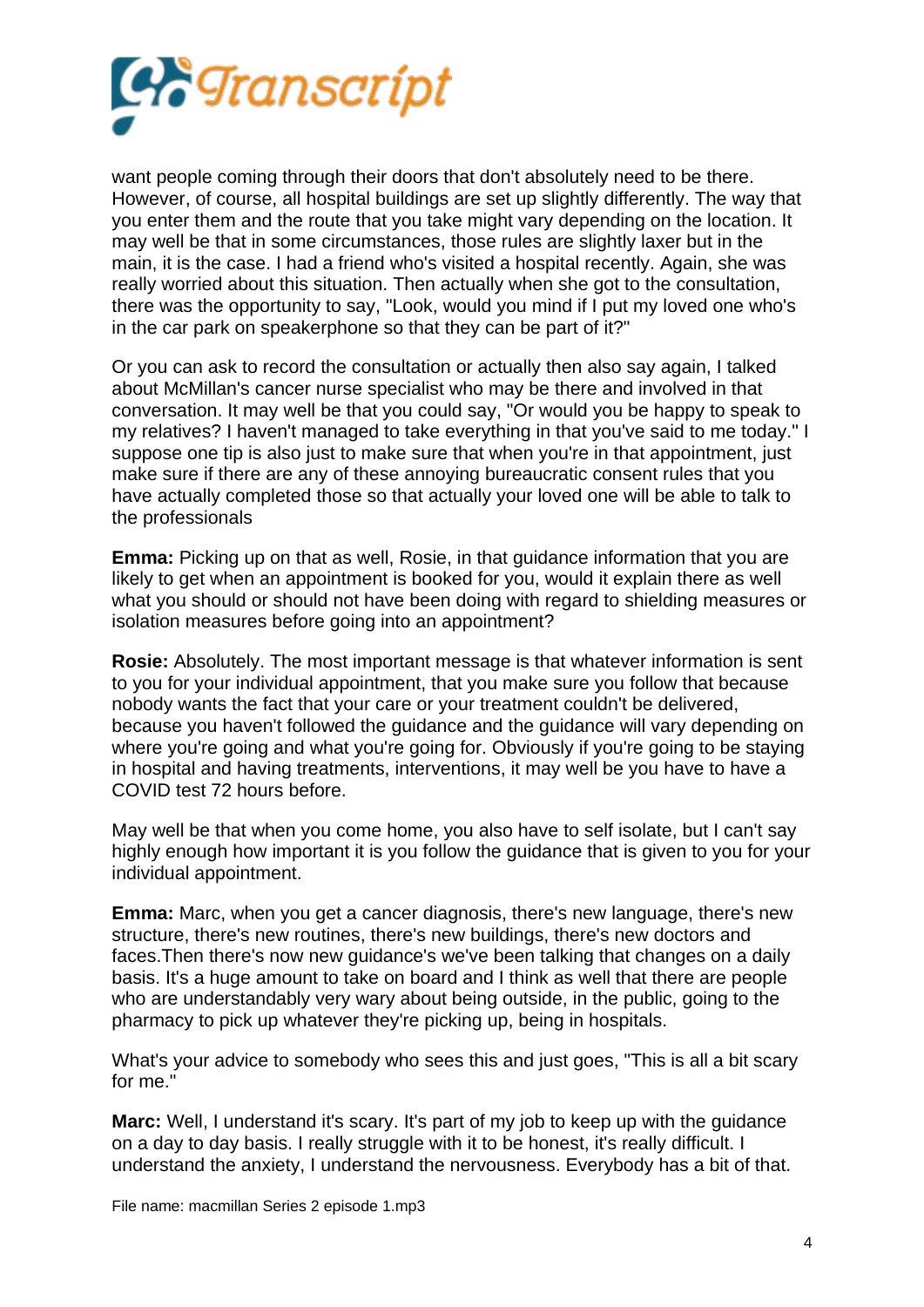

As Rosie said, hospitals and GP practices have changed to make it significantly safer. In our pharmacies we've made significant changes for it to be safer to access as well and it's okay to ring up ahead of the appointment, understand the changes that you'll see and how you can prepare for that appointment as well.

We're here to help and make you as comfortable as possible and every healthcare professional will aim to do that. Ask questions, get prepared, talk, and share how you're feeling and people will be able to support you.

**Rosie:** I know with my GP now, repeat prescriptions and online ordering of medications and there's some delivery systems as well. There are structures around aren't they? Which means you don't have to go into a busy high street and a busy store to be able to keep up with your medication to keep up with the information that you are supposed to be receiving.

**Marc:** Yes. We'll help people in whatever way we can. Every pharmacist will do that. I'm sure on every pharmacy team. Whatever's right for you, if you're nervous we can deliver the prescriptions to you. We can have the prescriptions transferred automatically from the GP to a pharmacy on the high street and sort it from there. We can also talk over the phone or indeed online for any questions that you have about your medication too. There are solutions.

**Emma:** Marc. That's great to hear.

**Rosie:** Just to add in terms from obviously there's also support from McMillan. Quite early on in the pandemic we also set up a befriending scheme, and you can look at the website to see this, this offers connecting with someone who we try to match people. It's a telephone buddy scheme and you'll get contact over a 12 week period.

**Emma:** My dad, has been self isolating since about 1992 but that's just as he doesn't like people mostly. Everybody is different. You did mention though Marc, that it was really important. I'm glad you bought that up. This is wrapped up with mental health as well, is that it is, I guess at this time when you get a very overwhelming piece of news and there are restrictions that are changing on a daily basis, it would be quite easy to sort of retreat Rosie, the benefits of staying active and communicating. However you do that I'm sure can't be underestimated.

**Rosie:** Absolutely, Emma. I think we all know, don't we, the benefits of staying active for all of us. Actually when you've got a significant illness, the benefits of exercise both for your physical and your mental well being.

For people, who've had a cancer diagnosis, waiting to go through treatment or going through treatment, actually keeping up your physical and emotional strength is just absolutely vital. There are things you can do without, we always say you don't have to jump up and down in Lycra. There are things that you can still easily do within your own house, actually there's a part on our COVID hub on our McMillan website that actually talks about looking after yourself at the moment. There is a video on there.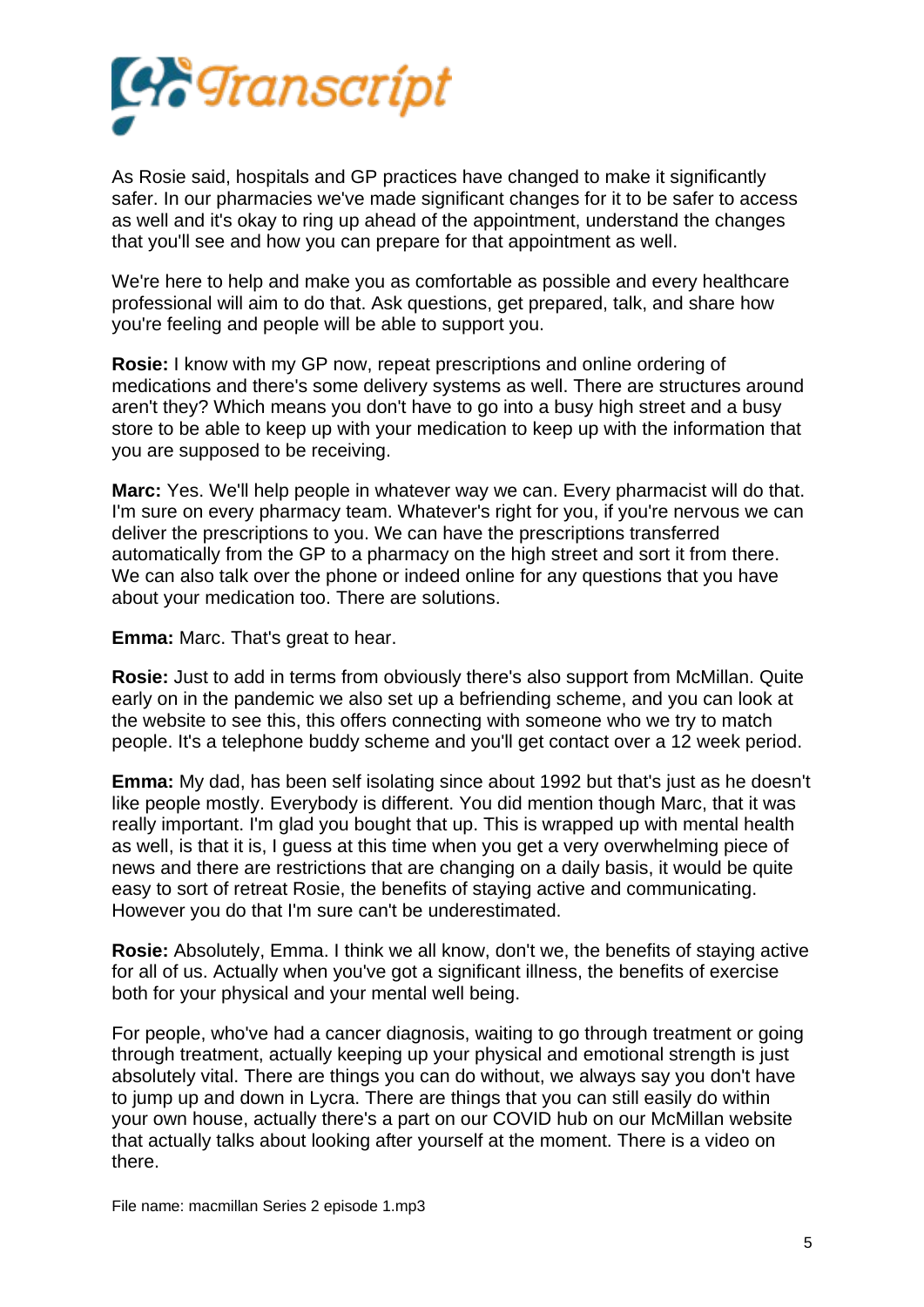

Sometimes people are really worried about, what is it safe for me to do. People think maybe they do need to sit on the city, because they're going to do themselves some harm. Number one, if you are worried, check in with your healthcare team and your pharmacist just to reiterate, there are simple things you can do within the home and it's really vital that you do that and keep up your strength.

**Speaker 4:** Questions about cancer. Boots and McMillan are by your side from the moment you're diagnosed through your treatment and beyond. Our Boots, McMillan information pharmacists are on hand with specialist support from helping you make sense of your diagnosis to advice about living with cancer, you find them in your local Boots pharmacy or online via video appointment, visit boots.com/mcmillan for more information, subject to pharmacist availability.

**Emma:** Now, we've talked a lot about people getting in touch with McMillan because they've been diagnosed with cancer over the phone or had to attend appointments on their own. We've got a short clip from an amazing woman called Ruth, who was diagnosed with breast cancer during lockdown just weeks after her little girl was born. She's got some tips for others who are in the same position as her.

**Ruth:** Hi everyone, I'm Ruth. I was diagnosed with breast cancer in April this year during the Coronavirus lockdown, it was quite difficult getting a diagnosis during this point and not being able to take somebody with me, but there was a few tips that I found through the way that really helps move that process for me.

Firstly, if you're going into an appointment on your own, I find it really useful to see if you could have someone join on a call with you and put them on speakerphone in the room. I found this really useful for moral support, but also bringing somebody else into that process with you and then they're also able to take questions, take notes and be another pair of ears for when you're getting a lot of information in a lot of cases.

Secondly, if you're going in for surgery, find out whether you're going to go into the anesthetist room first, or if you're actually walking straight into the operating theater. Mentally preparing yourself for the latter can need a little bit more of thought and visualization just to get you into that right head space of walking yourself into an operating theater. Thirdly, take a good book or TV shows to watch when you're on your own waiting really does help pass the time. Then the final tip I've got really is a of hospitals have security on the doors at the moment to limit the number of people going through.

Give yourself time to get yourself into security and through it with an appointment letter or a text, just to help that smooth running as you're going into your appointments and hope it all goes well.

**Emma:** Of course, so many people are going through difficult situations like Ruth many have been writing into the McMillan support line, Rosie, Marc, we've been working through some of the most common questions coming through to McMillan's support line, but lots of people concerned about delays to treatment or to tests which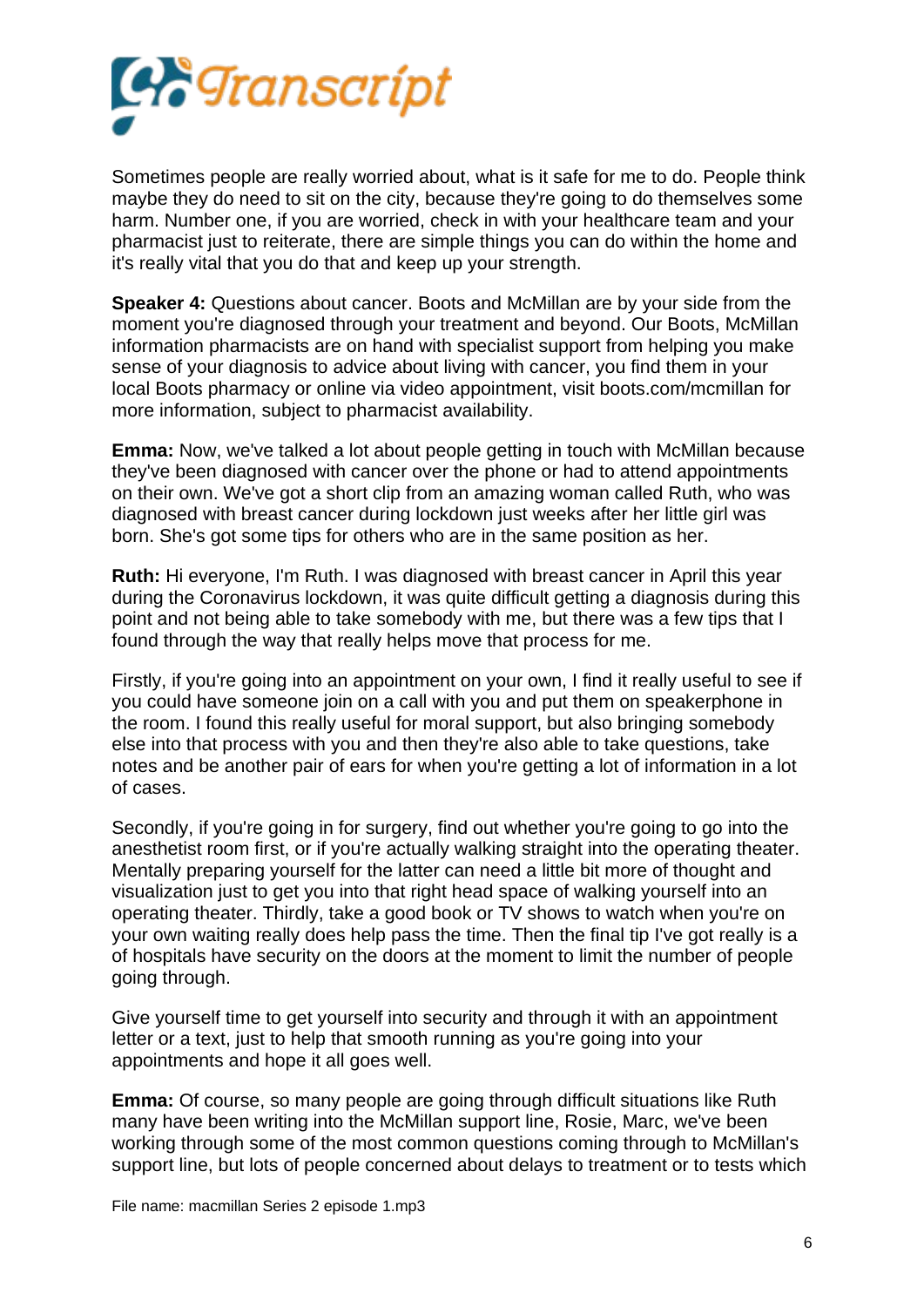

might diagnose them with cancer or their treatment cycles being shortened. What are your words of wisdom to give to people who are worrying about those things?

**Marc:** Well, you're right, Emma, we're seeing more and more people coming to our pharmacies with concerning symptoms really that they haven't been able to access the GP or consultant. Clearly we would encourage them to do, and I've had personal experience of this actually over the lockdown period. My father-in-law sadly has been diagnosed with colorectal cancer during lockdown.

**Emma:** I'm very sorry to hear that.

**Marc:** Yes. For weeks and weeks and weeks, it turns out that he was ignoring these important symptoms and talking to him, he was thinking that the GPs were closed. We've already talked about that. They haven't been, and Rosie was saying that there's more appointments available for people to talk to their GP. He thought that they were too busy or in fact he was not allowed to go outside because he's over 80. When we got to the place where he could access some of the support that is available, I was really impressed with how it was handled. The GP and the referral. He had to have some COVID tests before going into some of the appointments to have some scans.

Results over the phone like we've been talking about. Then talking to the consultant about a plan of action and a discussion of whether to go for treatment now or whether to delay it a bit later and he started some treatment for it. I'm fascinated by how many people who perhaps would ignore those symptoms, which are really vitally important to raise and get in support. The healthcare system is still working and there's no real delay getting access to what is normally then, in fact, as Rosie said earlier, it can be quite efficient and quick but there's clearly lots of anxiety. You need to take the conversations about all options really, and all action plans. I'd encourage people who perhaps are thinking, "Should I delay treatment," or worrying about how you can manage the treatment that they're currently in?

You have to make a decision which is right for you. That's really important, and discussing it with your doctor or a consultant and asking the questions. Being prepared like Rosie has said earlier and getting all the information together. I think there are often options that you won't think of, but others will and I think that's really important.

**Emma:** I'm really glad that you brought that up, actually, Marc, and we wish your father-in-law a speedy and healthy journey. Rosie, Marc mentioned there about being a very personal decision. Some people who have been going through diagnosis and treatment had to make really tough decisions about whether to continue or whether to hold back and wait until it is, "safer for them to do so." Marc talked briefly about that. How can you add to how people best weigh up what's best for them in that situation?

**Rosie:** We are learning all the time. We're learning much more about COVID, we're certainly learning a lot as a number of academic people up and down the country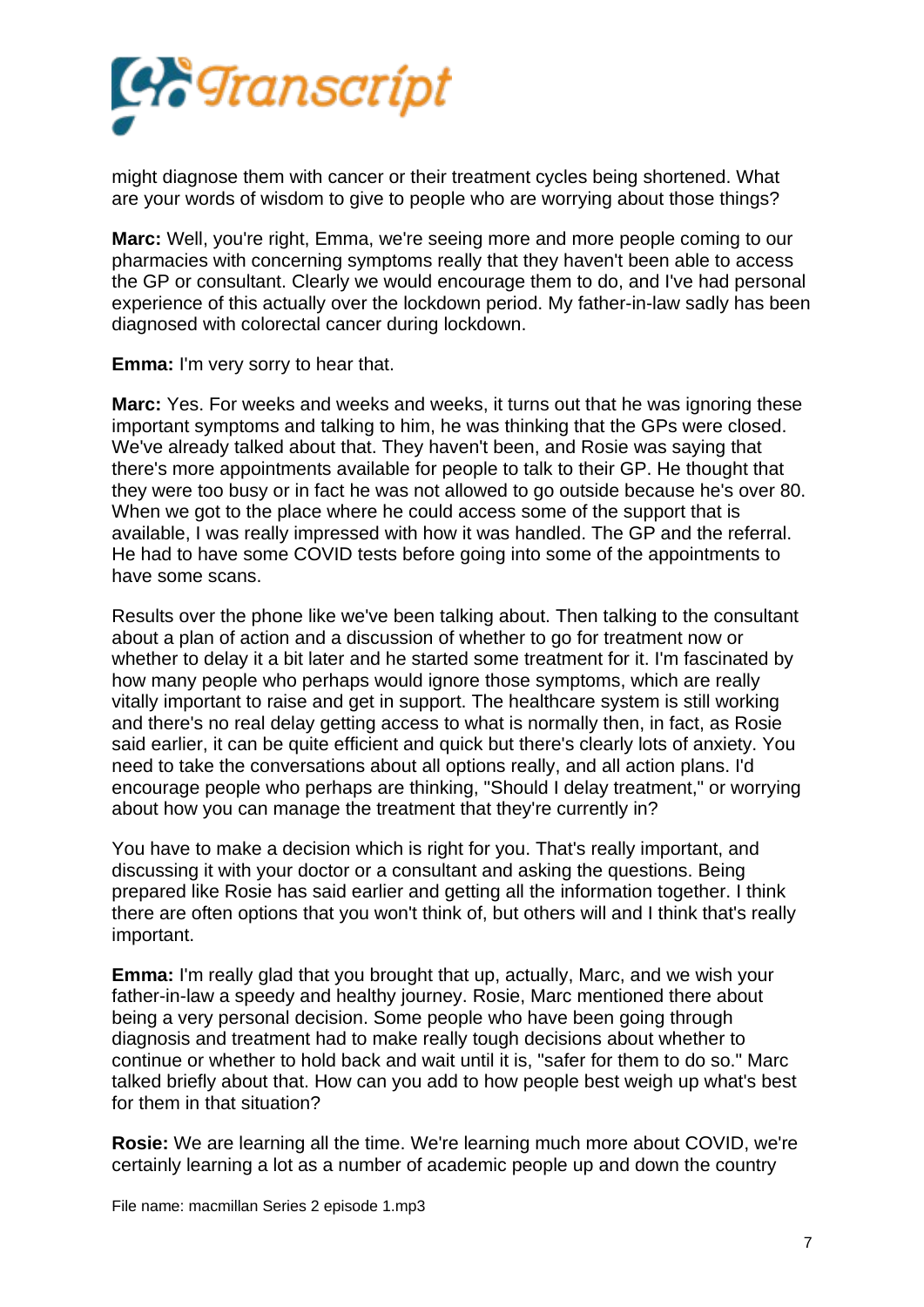

doing really clever stuff. We're learning about the interaction of COVID and cancer and what is safe and what treatments are and aren't safe to continue. There are plans now for restoration recovery in all of the four UK nations. We're influencing, our very own chief executive lender has had direct conversations with Matt Hancock about this. We're influencing at the top level, and we're working with the workforce who are tirelessly endeavoring to get as many treatments back online.

Again, coming back to what Marc said, it is about those individual conversations about what is best for you and those conversations, you and your healthcare team know yourself best. That's where to have those conversations.

**Emma:** Marc, as you know with a cancer diagnosis, there is the individual, but there are partners, children, wider family, in this time, what's out there for people who are trying to support their loved ones. I know Rosie, you can probably help with this as well.

**Marc:** It's tough being a carer, isn't it? The first thing I'd say, you need to look after yourself too, and there's definitely support out there if you haven't found it yet. The Macmillan support line is a brilliant resource and the website is a brilliant resource too. Family members, loved ones, you need to be strong and be able to share the online community groups on the Macmillan website which you can gain support and strength from, and talking to people about it is really important.

In our pharmacies, through our Boots Macmillan information pharmacists, and our pharmacy teams, we often talk to the carers actually, rather than the people who are directly affected by cancer. The carers perhaps haven't been in the conversation, need to understand a little bit more about what treatments are and what these medicines mean so that they can ask questions and we're here to help. I'm sure other healthcare providers are there to help too but it's important to look after yourself.

**Emma:** Rosie, it's a relevant question, I think, in a relevant subject for us to end on then. There've been so many changes to the guidelines and rules. Where's the first place, where should people turn if they're really still not sure what measures themselves and their family need to take?

**Rosie:** There's a particular part of the Macmillan website which is our Coronavirus hub. We try to respond to the content on there in response to the questions that come through the support line and obviously we are updating it on a very regular basis. However, we do also make sure that we've got the gov.uk links on there because sometimes as we know, announcements are made on a Saturday evening. Again, coming back to you and your individual care be guided by your healthcare teams and the information that is being sent to you about any specifics that relate to you. I think those would be the things that I would suggest in terms of making sure that you have got absolutely the right information that is personalized for you.

**Emma:** Rosie, Mark., thank you, so unbelievably helpful. There's so much in there to take away. It's been a pleasure speaking to you both, take care. Thank you.